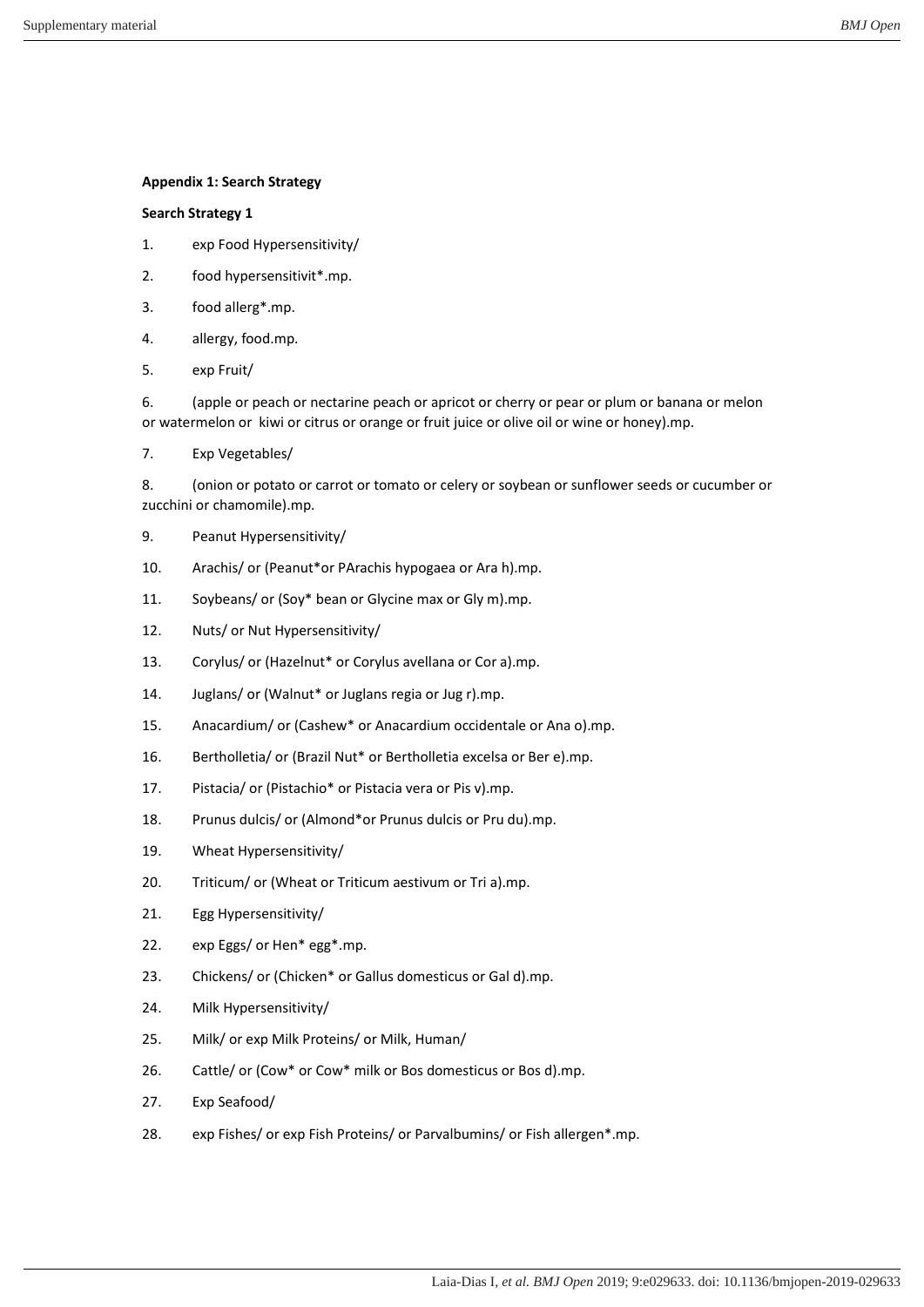- 29. Penaeidae/ or (Shrimp\*or Penaeus aztecus or Pen a or Tropomyosin).mp.
- 30. exp Gadiformes/ or (Cod or Gadus morhua or Gad c or Gad m).mp.
- 31. exp Carps/ or (Carp or Cyprinus carpio or Cyp c).mp.
- 32. Or/1-31
- 33. incidence.mp. or exp Incidence/
- 34. prevalence.mp. or exp Prevalence/
- 35. risk factors.mp. or exp Risk Factors/
- 36. (incidence or prevalence or epidemiol\$).ti.
- 37. Or/33-36
- 38. exp Epidemiologic Methods/
- 39. \*cohort studies/ or cohort.ti,ab.
- 40. (longitudinal or prospective).ti,ab.
- 41. \*case-control studies/
- 42. Control groups/ or control group\*.ti,ab.
- 43. Matched-pair analysis/
- 44. (case\* adj5 control\*).ti,ab.
- 45. (case\* adj3 comparison\*).ti,ab.
- 46. (case\* adj3 referen\*).mp.
- 47. (case\* adj1 base).mp.
- 48. (case\* adj1 cohort).mp.
- 49. exp cross-sectional studies/ or cross-sectional.ti,ab.
- 50. Or/38-49
- 51. Adult
- 52. 32 AND 37 AND 50 AND 51
- 53. advertisements/ or animation/ or architectural drawings/ or bibliography/ or biography/
- or book illustrations/ or bookplates/ or charts/ or comment/ or letter/ or editorial/ or news/ or
- patient education handout/ or published erratum/ or "retraction of publication"/
- 54. 52 Not 53
- 55. limit 54 to year="1980-January 2019"